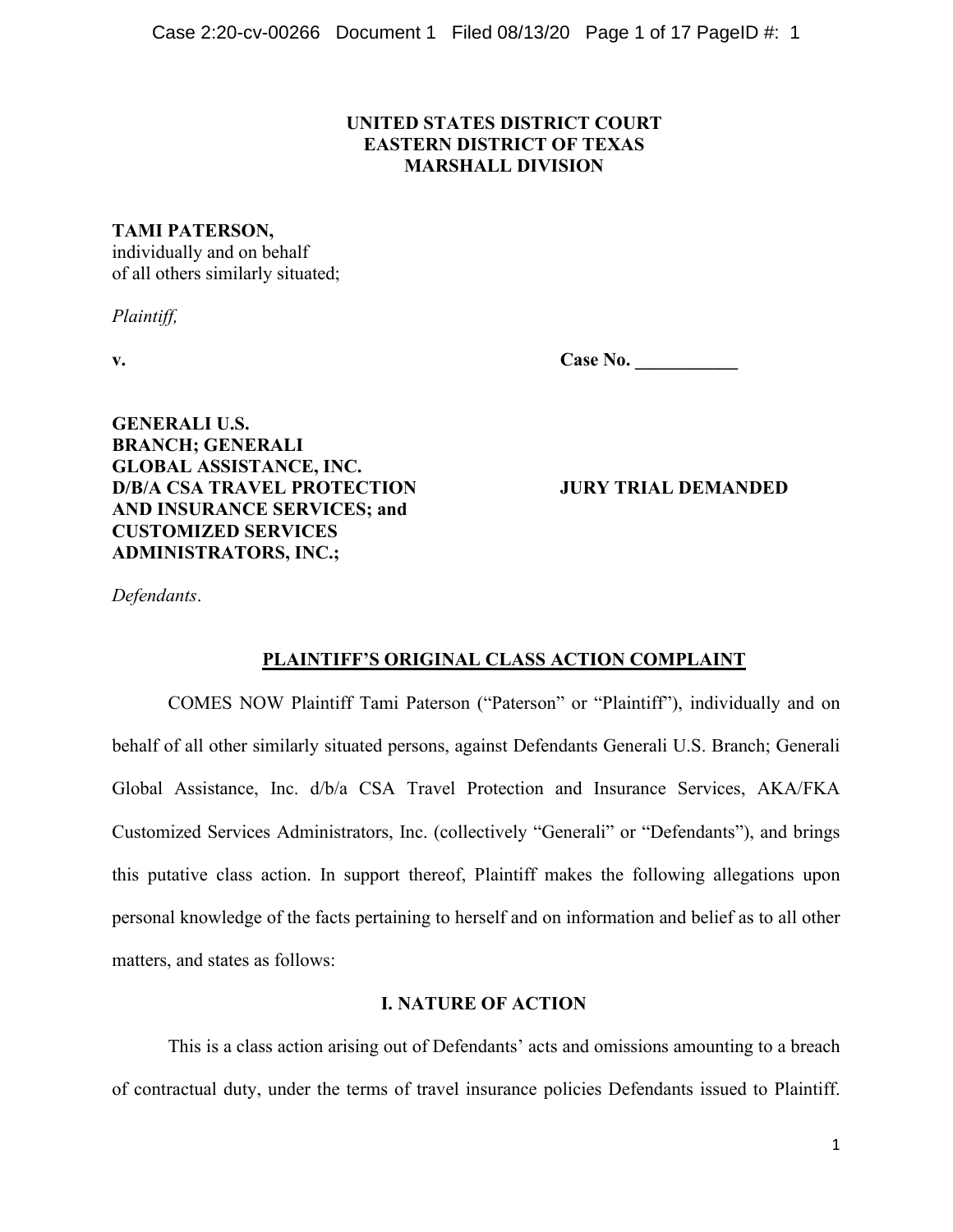#### Case 2:20-cv-00266 Document 1 Filed 08/13/20 Page 2 of 17 PageID #: 2

Defendants contracted to indemnify Plaintiff and all others similarly situated for pecuniary and other losses and damages incurred as a result of covered events that prevented insureds from taking their planned trip. Plaintiff's claims, as well as the claims of each proposed class member, are supported by the written provisions of the Master Policy for travel protection insurance underwritten and administered to them by Defendants, Master Policy No. TMP10010 (the "Policy"). *See* **Exhibit A**, The Policy. The Policy, and all CSA Travel Protection Policies at issue for all other class members nationwide, is identified as "Policy Form series T001."[1](#page-1-0)

- 1. Defendants have caused substantial harm to Plaintiff and the proposed class by improperly refusing to issue reimbursement for trip cancellations explicitly covered by the Policy. Plaintiff has been completely denied reimbursement for her Trip Cancellation Claim ("Claim"). Upon information and belief, Defendants have effectively adopted an approach to categorically issue denials to every Claim arising during the natural disaster that was brought on by COVID-19. Defendants refused to pay COVID-19 related trip cancellations by others insured under the Policy, whether said claimants submitted claims requesting indemnity for: (a) the Maximum Limit(s) Per Person or Plan for Trip Cancellation as listed on their respective Schedules of Benefits; (b) actual damages incurred due to trip cancellations; or (c) the price of the premiums initially paid by the insureds for Policies.
- 2. Plaintiff brings this action on behalf of herself and all other similarly situated individuals. Plaintiff seeks to recover compensatory, as well as declaratory and injunctive relief.

### **II. PARTIES**

3. Plaintiff Amy Flanigan is a citizen of the United States residing in the City of Copper Canyon in Denton County, Texas.

<span id="page-1-0"></span><sup>&</sup>lt;sup>1</sup> See Exhibit A, The Policy, at  $*13$ .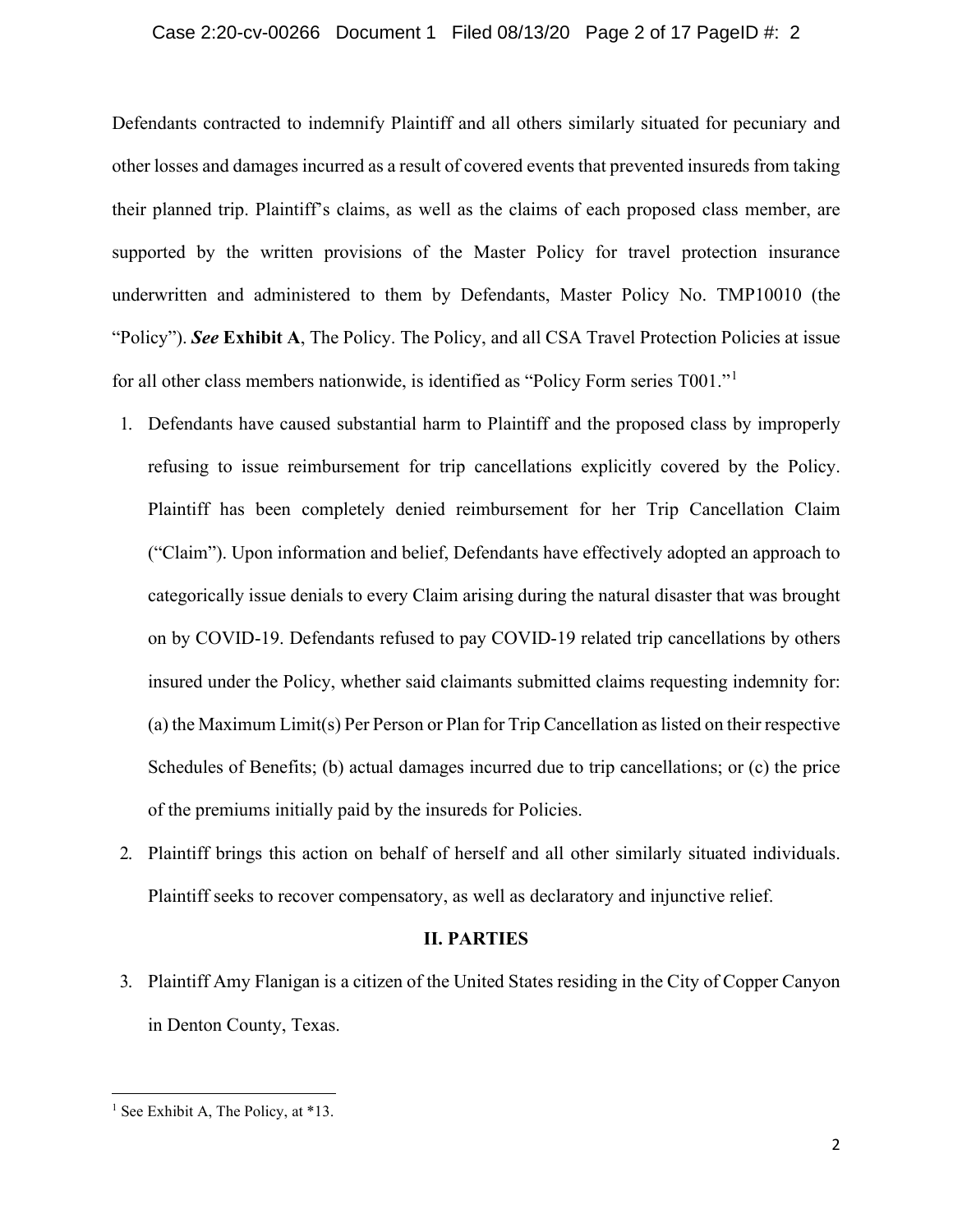- 4. Defendant Generali U.S. Branch (or "Generali U.S.") is a Maryland corporation with its principal place of business located in New York, New York. Generali Group is licensed to do business in all 50 states, Generali U.S. is engaged in the business of issuing insurance policies that are underwritten by Generali Group.
- 5. Defendant Generali Global Assistance, Inc. (or "GGA") is a New York corporation with its principal place of business in Bethesda, Maryland and branches in Alabama, Arizona, Florida, Georgia, Indiana, Kentucky, Maine, Maryland, Massachusetts, Minnesota, Mississippi, Missouri, Montana, Nevada, New Mexico, North Dakota, Ohio, Pennsylvania, South Dakota, and West Virginia.
- 6. GGA is formerly and alternatively known as Customized Services Administrators, Inc. ("CSA"). CSA registered the trademark "CSA Travel Protection" in 2003.
- 7. CSA is an active California corporation with its principal place of business in California and branches in Alabama, Arizona, Arkansas, Colorado, Florida, Georgia, Hawaii, Indiana, Kentucky, Maine, Massachusetts, Minnesota, Missouri, Montana, New Mexico, Nevada, North Carolina, North Dakota, Ohio, Oklahoma, Pennsylvania, South Carolina, South Dakota, Texas, Virginia, West Virginia, and Wyoming.
- 8. Five of the above-mentioned CSA branches are alternatively known as Generali Global Assistance and Insurance Services.<sup>[2](#page-2-0)</sup>
- 9. Because of the unitary nature of Generali's businesses, all above-listed Defendant entities; Generali Group, Generali U.S., GGA, and CSA, shall hereinafter be referred to and treated collectively as "Generali" or "Defendants" unless addressed separately.

<span id="page-2-0"></span><sup>2</sup> 1 Arkansas, Hawaii, Indiana, Maine, and Utah.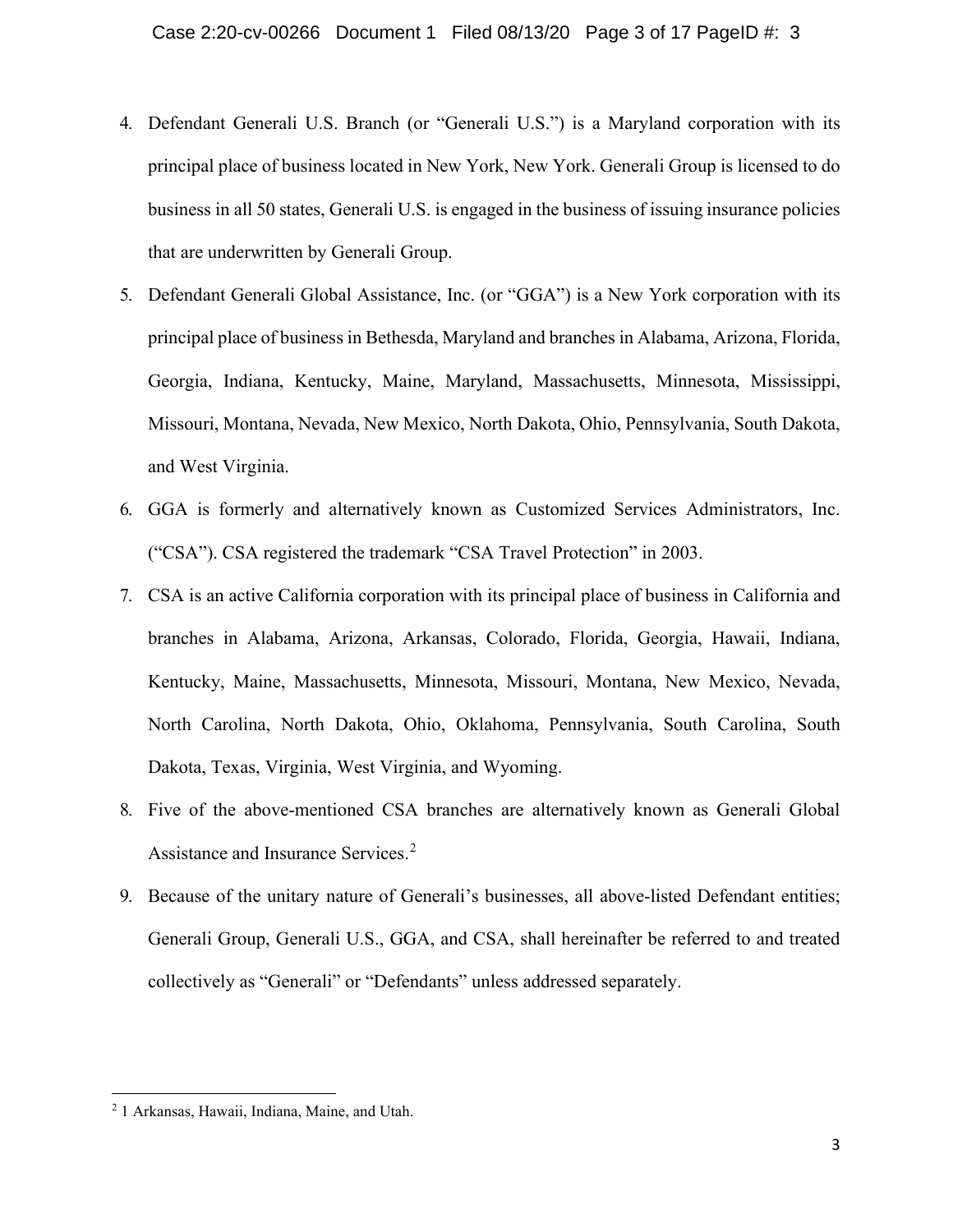- 10. Currently and at all times relevant herein, Generali, through its practices and relationships with its subsidiaries and alternate business names under which it carries out a vast majority of its U.S. business, has consistently shown an existing unity of ownership, of operation, and of use sufficient to definitively establish the unitary nature of Generali's business. Generali's operational unity is evidenced by central advertising, accounting, and management in the United States; further, Generali has demonstrated unity of use in its general system of operation.
- 11. For the foregoing reasons, all Defendant Generali entities can be said to maintain the same registered agent in Texas, Corporation Service Company d/b/a CSC-Lawyers Incorporating Service Company, who can be served at 211 E. 7th Street, Suite 620, Austin, Texas 78701.

### **III. JURISDICTION AND VENUE**

- 12. This Court has subject matter jurisdiction over this action pursuant to 28 U.S.C.§1332(d)(2)(A), as modified by the Class Action Fairness Act of 2005, because at least one member of the Class is a citizen of a different state than Defendant; there are more than 100 members of the Class; and upon information and belief the aggregate amount in controversy exceeds \$5,000,000.00 exclusive of interest and costs.
- 13. This Court has general jurisdiction over Defendants because they have purposefully availed themselves of the benefits and protections of the state by conducting continuous and systematic business operations that are so substantial in this judicial district so as to render it essentially at home in this state. Generali Group underwrites insurance policies in the United States through Generali U.S. Branch. Generali U.S. is licensed to do business in the state of Texas and underwrites insurance policies to residents of this district. GGA conducts business under its fictitious business name, CSA, which administers plans to residents of this district.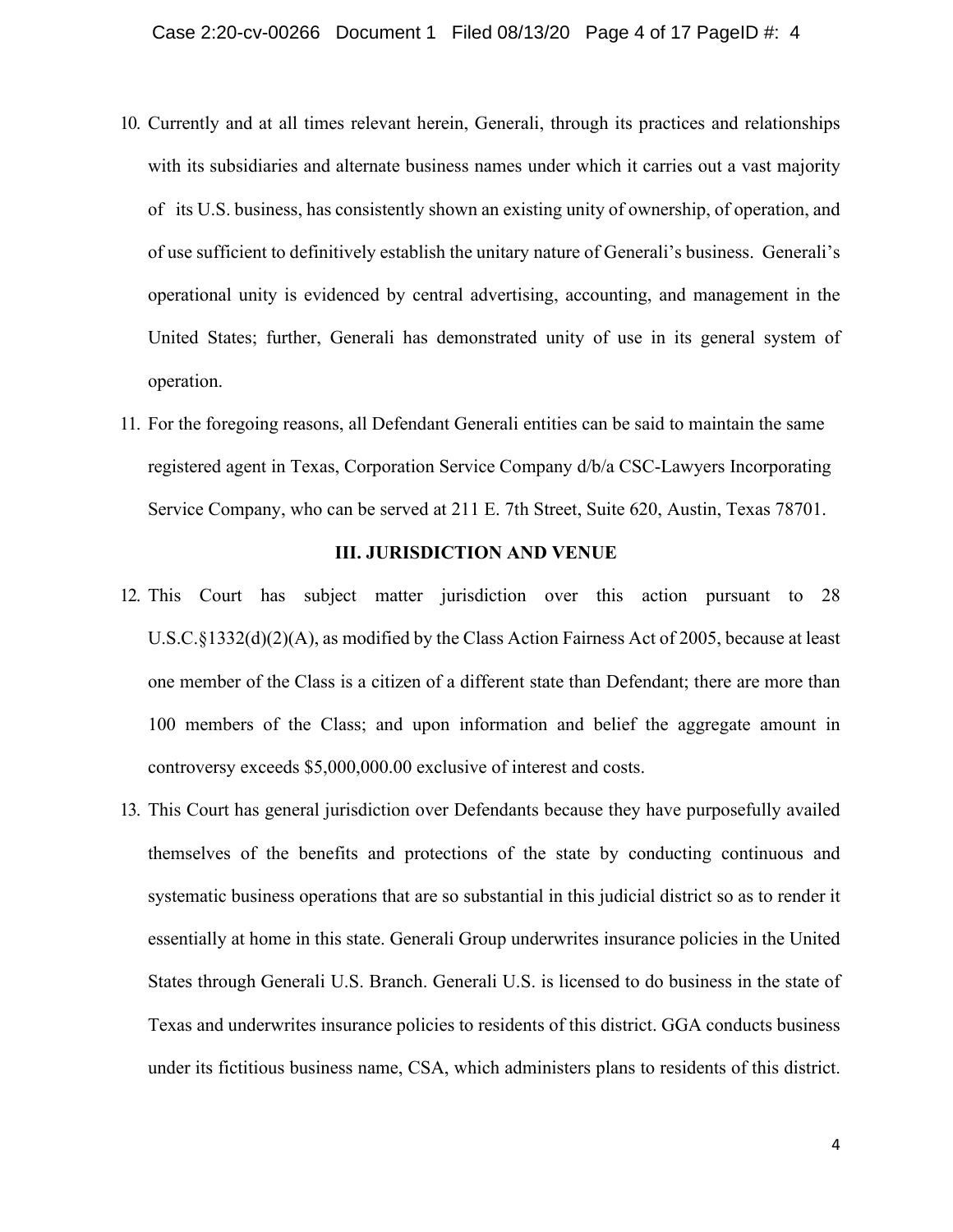CSA has an active branch located within the state of Texas and holds an active license with the Texas Department of Insurance.

- 14. This Court has specific jurisdiction over Defendant's United States entities; Generali U.S., GGA, and CSA, pursuant to Texas's long-arm statute. Generali, by and through its U.S. entities, does business in Texas by contracting with Policy purchasers to insure against risk and loss related in whole or in part to the state.
- 15. Venue is proper in the Eastern District of Texas pursuant to 28 U.S.C. § 1391 in that all or a substantial part of the events or omissions giving rise to Plaintiff's claims occurred within the Eastern District of Texas.

### **IV. FACTUAL BACKGROUND**

- 16. On January 27, 2020, Plaintiff used the online vacation booking website VRBO.com to book accommodations for her niece's wedding in San Marcos, Texas. Plaintiff booked and paid, through VRBO.com, to reserve the vacation rental accommodations for herself and her husband during their planned stay. The trip was scheduled for April 3-5, 2020. *See* **Exhibit B**, VRBO Booking Confirmation (1.27.2020).
- 17. Plaintiff intended to travel by car to San Marcos.

### **The COVID-19 Pandemic**

- 18. On January 30, 2020, the World Health Organization quickly declared COVID-19 a "Global Health Emergency;" a "Public Health Emergency of International Concern," on the next day, the President declared COVID-19 a public health emergency.
- 19. On February 11, 2020, five days after the first coronavirus death in the U.S., the coronavirus was given its official name, COVID-19, by the World Health Organization.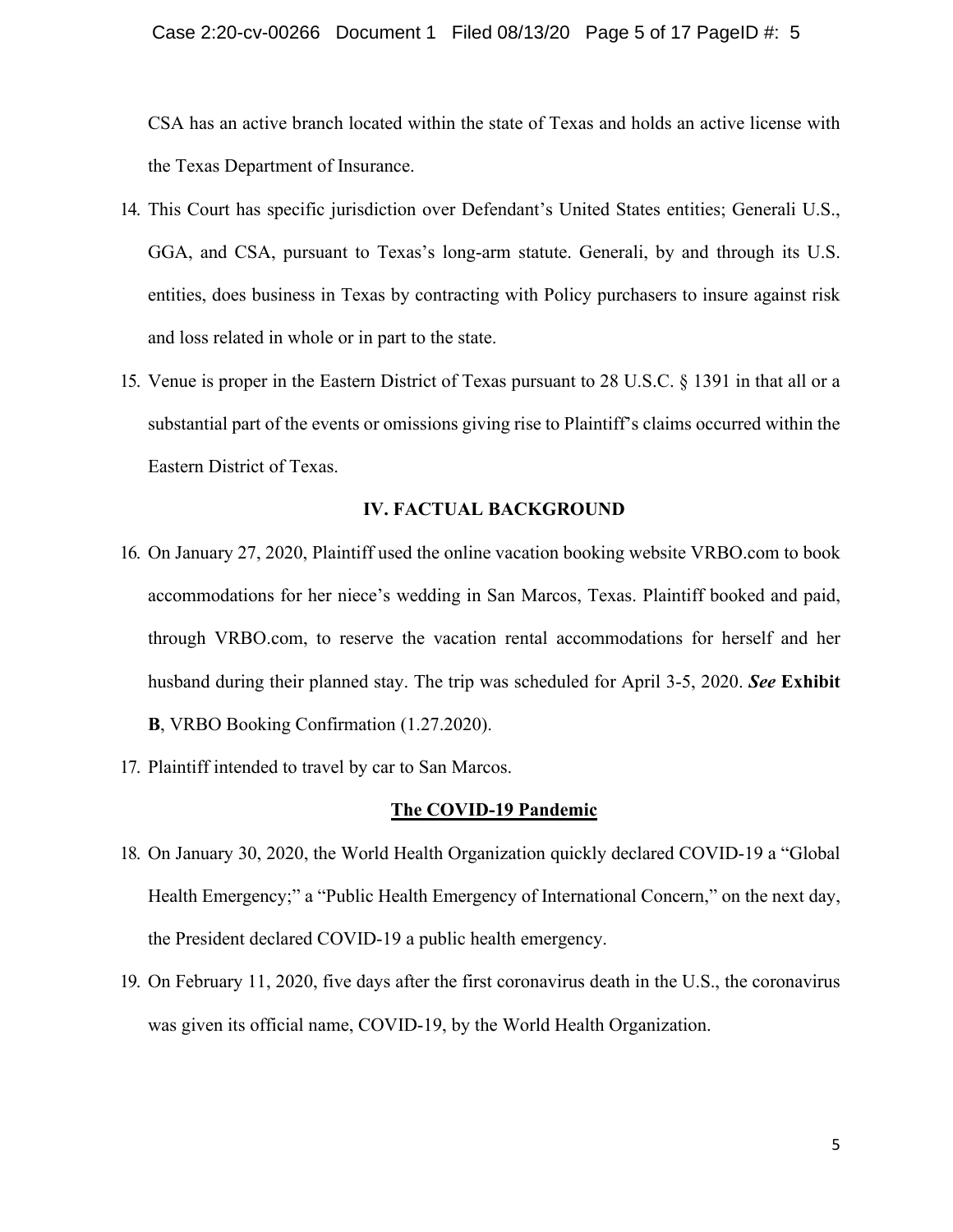- 20. CDC officials said it was the first quarantine order issued by the federal government in over 50 years.
- 21. On February 21, 2020, Dr. Nancy Messonnier, director of the CDC's National Center for Immunization and Respiratory Diseases, told reporters that U.S. health officials were preparing for the coronavirus to become a pandemic.<sup>[3](#page-5-0)</sup>
- 22. On February 29, 2020, the U.S. government issued a "do not travel" warning and prohibited travel between the United States and several countries with COVID-19 outbreaks.
- 23. On March 4, The World Health Organization raised the mortality rate of coronavirus up to 3.4%. In comparison, the seasonal flu kills fewer than 1% of those infected.
- 24. The President issued the *President's Coronavirus Guidelines for America*, known also as the "30 Days to Slow the Spread" campaign, which called for Americans **to avoid social gatherings of more than 10 people for the next 15 days** and to **limit discretionary travel**, among other guidelines. The CDC had published a page on its official website dedicated to COVID-19, including links to additional CDC guidelines published in furtherance of the "stop the spread" initiative. Under the site's "Travel" drop-down tab, travel-specific informational pages were made available, such as one titled "Travel in the US." The page listed seven key inquiries to ask oneself "if you are thinking about traveling away from your local community:"

# **Is COVID-19 spreading where you're going?**

You can get infected while traveling.

**Is COVID-19 spreading in your community?**

Even if you don't have symptoms, you can spread COVID-19 to others while traveling. **Will you or those you are traveling with be within 6 feet of others during or after your trip?**

Being within 6 feet of others increases your chances of getting infected and infecting others.

<span id="page-5-0"></span><sup>3</sup> https://www.usatoday.com/story/news/world/2020/02/21/coronavirus-who-contain-outbreak-iran-deaths-southkorea-cases/4829278002/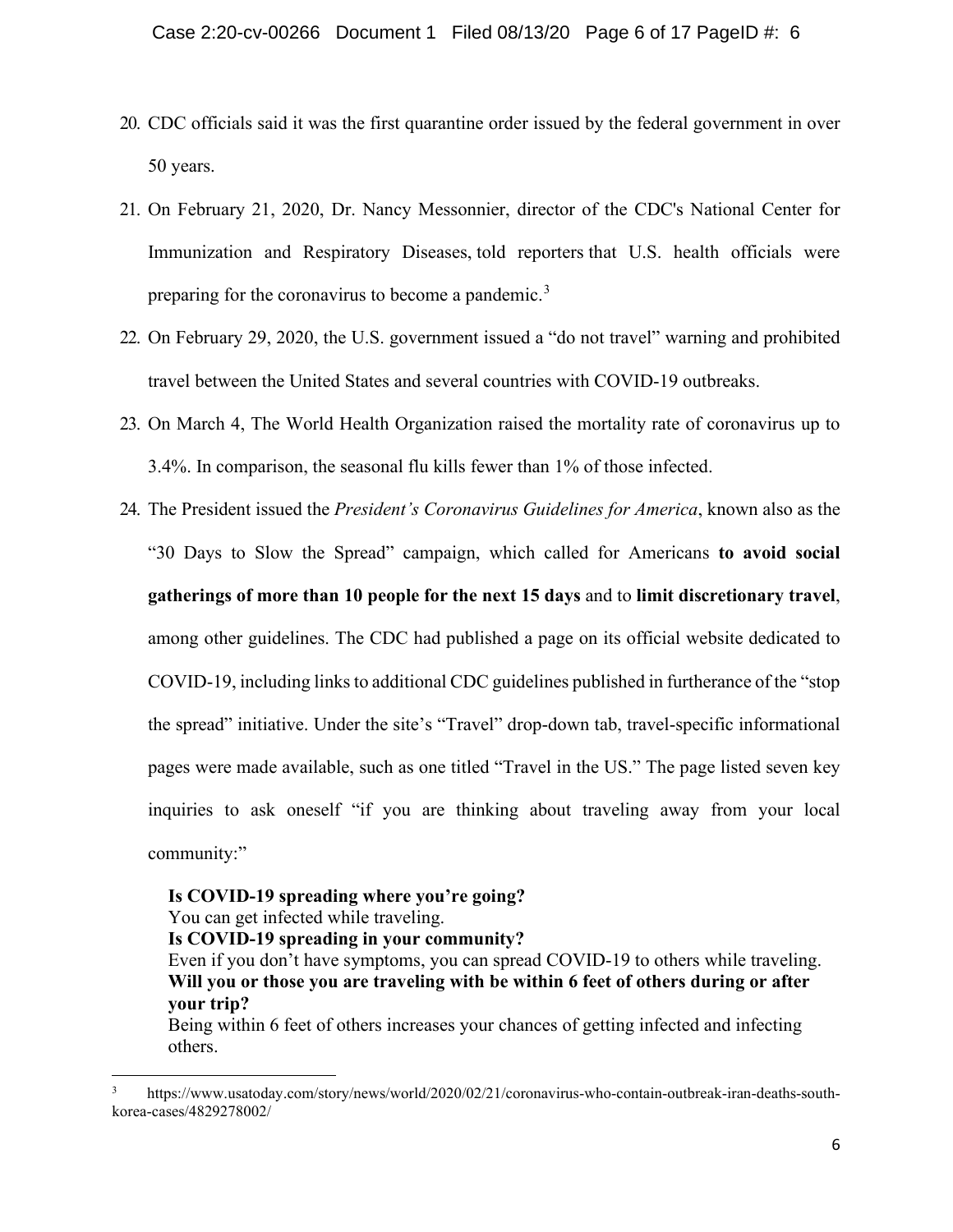**Are you or those you are traveling with more likely to get very ill from COVID-19?** Individuals who have an increased risk of severe illness from COVID-19 should limit their travel.

**Do you live with someone who is more likely to get very ill from COVID-19?** If you get infected while traveling you can spread COVID-19 to loved ones when you return, even if you don't have symptoms.

**Does the state or local government where you live or at your destination require you to stay home for 14 days after traveling?**

Some state and local governments may require people who have recently traveled to stay home for 14 days.

**If you get sick with COVID-19, will you have to miss work or school?** People with COVID-19 disease need to stay home until they are no longer considered infectious.<sup>[4](#page-6-0)</sup>

25. On March 13, 2020, the President declared a "National Emergency," which he said freed up

nearly \$50 billion in additional disaster funding. The same day, Texas Governor Greg Abbott

declared a "State of Disaster" in Texas.

His order read:

NOW, THEREFORE, I, GREG ABBOTT, Governor of the State of Texas, do hereby certify that *COVID- 19 poses an imminent threat of disaster*. In accordance with the authority vested in me by Section 418.014 of the Texas Government Code, *I hereby declare a state of disaster for all counties in Texas.*[5](#page-6-1)

2[6](#page-6-2). On March 13, an order<sup>6</sup> was issued by Judge Ruben Becerra of Hays County, Texas, which includes the city of San Marcos, the wedding destination. The order prohibited all travel unless for purposes deemed essential. Further, the order mandated that members of the public

remain at their residential homes during specific hours.

- 27. Plaintiff would have had to drive through the cities of Dallas, Waco and Austin, Texas to reach San Marcos.
- *28.* On March 13, news broke that the Austin-Travis County Health Authority is taking legal action against those ordered to quarantine in their homes. An article from Austin news channel

<span id="page-6-0"></span><sup>4</sup> https://www.cdc.gov/coronavirus/2019-ncov/travelers/travel-in-the-us.html

<span id="page-6-1"></span><sup>5</sup> https://gov.texas.gov/news/post/governor-abbott-declares-state-of-disaster-in-texas-due-to-covid-19

<span id="page-6-2"></span><sup>6</sup> *See* **Exhibit C**, Hays County Order.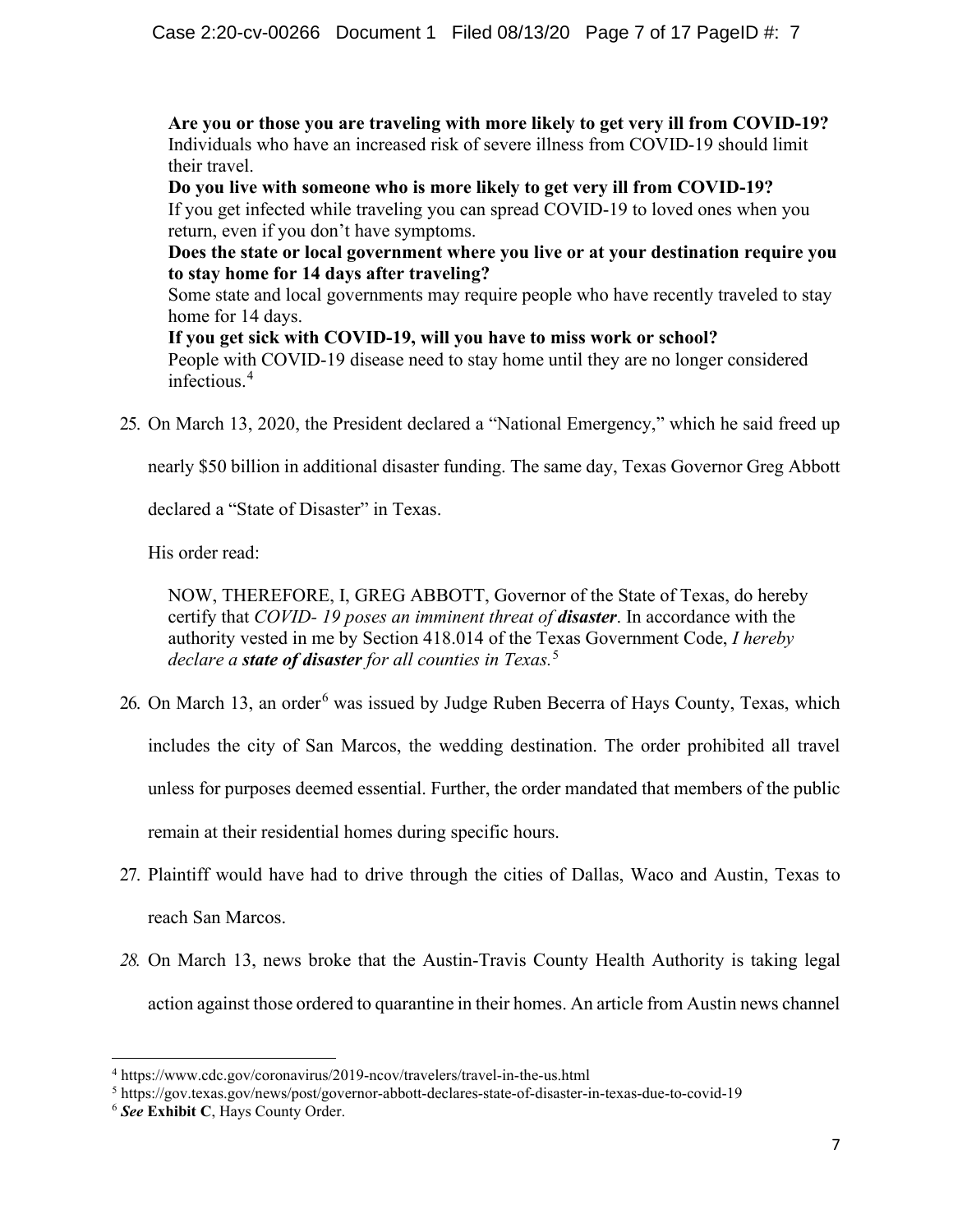### Case 2:20-cv-00266 Document 1 Filed 08/13/20 Page 8 of 17 PageID #: 8

KXAN News, titled "*Violating a COVID-19 quarantine order could get you 6 months in jail*," stated that the Medical Director of the Austin-Travis County Health Authority can sign an order known as a "control order" over any person who the Authority believes someone "is ill with, has been exposed to, or is the carrier of a communicable disease," the authority's Medical Director, Dr. Mark Escott, can sign an order keeping those people held inside their homes for up to 14 days.<sup>[7](#page-7-0)</sup> The article also read:

State law allows local health authorities to issue the orders — which include criminal charges and fines. The Texas Health and Safety Code shows a violation of an order is punishable by up to six months in jail and a \$2,000 fine. The crime is a Class B misdemeanor. A judge could also order 'involuntary incarceration in a treatment facility,' according to the copy of an order obtained by KXAN.

- 29. When Plaintiff booked the trip accommodations through VRBO on in January, neither she nor any reasonable person in her situation could have foreseen the outbreak of a worldwide viral pandemic that would unfold at a rapid rate over the following months. The only significant information known by, or available to, Plaintiff or any other U.S. citizens was that the sudden public health emergency was labeled as "global" and of "international concern."[8](#page-7-1)
- 30. Indeed, when Plaintiff booked her trip on January 27, no declarations of disaster or emergency

had been made by any U.S. state and the World Health Organization had not yet assigned a

<span id="page-7-0"></span><sup>7</sup> Jody Barr, Mar 13, 2020 | KXAN News | *Violating a COVID-19 quarantine order could get you 6 months in jail*  https://www.kxan.com/news/coronavirus/violating-a-quarantine-order-could-get-you-6-months-in-jail/ (last accessed Aug 13, 2020).

<span id="page-7-1"></span><sup>8</sup> To present-day U.S. citizens, a global health emergency (or, alternatively, a public health emergency of international concern ("PHEIC") may be a graspable concept in theory, but in actuality would not be appropriately considered a relatable or fully comprehensible familiarity. Prior to the 2020 outbreak of the novel coronavirus in the United States swept disease across the nation in a way that directly affected U.S. citizens like never before, as only five global health emergencies had ever been declared by the World Health Organization. Further, most of those previous PHEIC declarations had been of little concern to the United States specifically. For example, the 2014 Ebola outbreak centered in West Africa, and the Zika virus outbreak centered primarily in Brazil, which reported approximately 1.3 million estimated cases. Even as recently as less than one year ago in 2019, the World Health Organization declared the 2018- 19 Ebola outbreak as a PHEIC, yet still it was hardly a topic of conversation in the U.S. because it centered in the Democratic Republic of Congo. *See https://time.com/5774747/coronavirus-who-public-health-emergency/* (last visited Aug 6, 2020).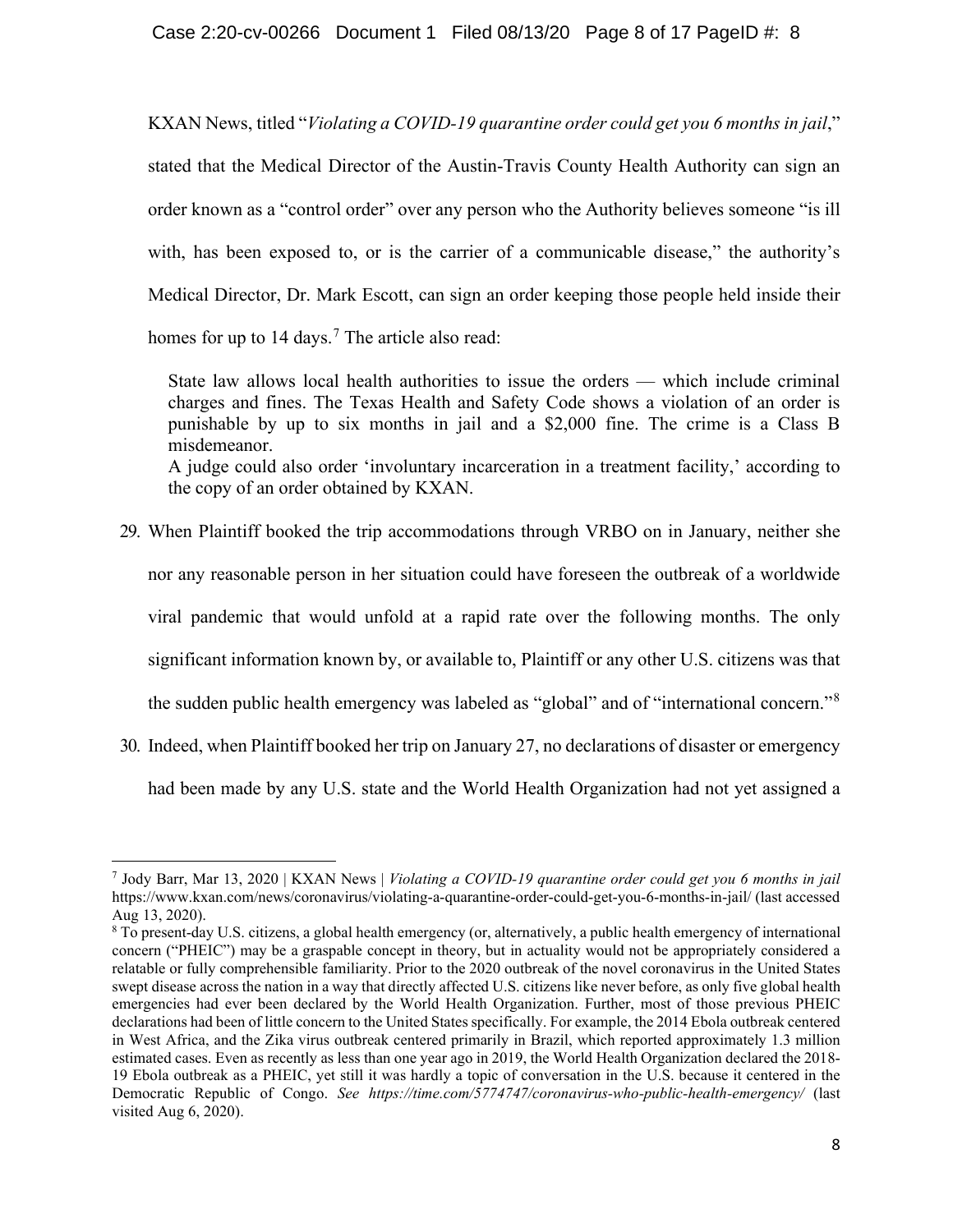name to the novel coronavirus (now "COVID-19"). Plaintiff's January 27 booking date was also weeks before the first COVID-19 death was reported in the US on February 29, when Washington became the first state to declare emergency.<sup>[9](#page-8-0)</sup>

31. On March 14, Plaintiff went online to submit her second payment.<sup>[10](#page-8-1)</sup> Upon checkout, Plaintiff was presented with the option to purchase additional travel insurance. In light of then-present disaster declarations and other orders and guidelines from the President and all other levels of government, Plaintiff opted to purchase the insurance protection for her trip and received a Policy. *See* **Exhibit D**, CSA Policy Confirmation (3.14.2020).

## **Plaintiff's Trip Cancellation**

32. The events that unfolded in March eventually caused the wedding ceremony to be cancelled on March 27; moreover, because of such events, Plaintiff's accommodations were inaccessible to her.

## **Defendants' Complete Denial of Plaintiff's Claims as an Insured Policyholder**

- 33. On March 27, Plaintiff contacted through the owner of the San Marcos trip accommodations in hopes of a full refund but did not hear back. *See* **Exhibit E**, Cancellation Request (3.27.2020).
- 34. On April 1, Plaintiff submitted a Claim under the Policy using the online "eClaims portal" at https://homeaway-travel-us.eclaims.csaclaims.com/. *See* **Exhibit F**, CSA Claim (4.1.2020).

<span id="page-8-0"></span><sup>9</sup> Rosie Perper, Ellen Cranley, and Sarah Al-Arshani, *Almost all US states have declared states of emergency to fight coronavirus — here's what it means for them* (Mar. 17, 2020, 12:34 AM), https://www.businessinsider.com/californiawashington-state-of-emergency-coronavirus-what-it-means-2020-3?op=1 (last visited Aug. 6, 2020). *See also* https://www.governor.wa.gov/news-media/inslee-issues-covid-19-emergency-proclamation (Feb. 29, 2020) (detailing Washington Governor Jay Inslee's declaration of emergency).

<span id="page-8-1"></span><sup>&</sup>lt;sup>10</sup> Plaintiff paid through VRBO in two installments; she paid the first payment upon booking and the second payment was due on March 20.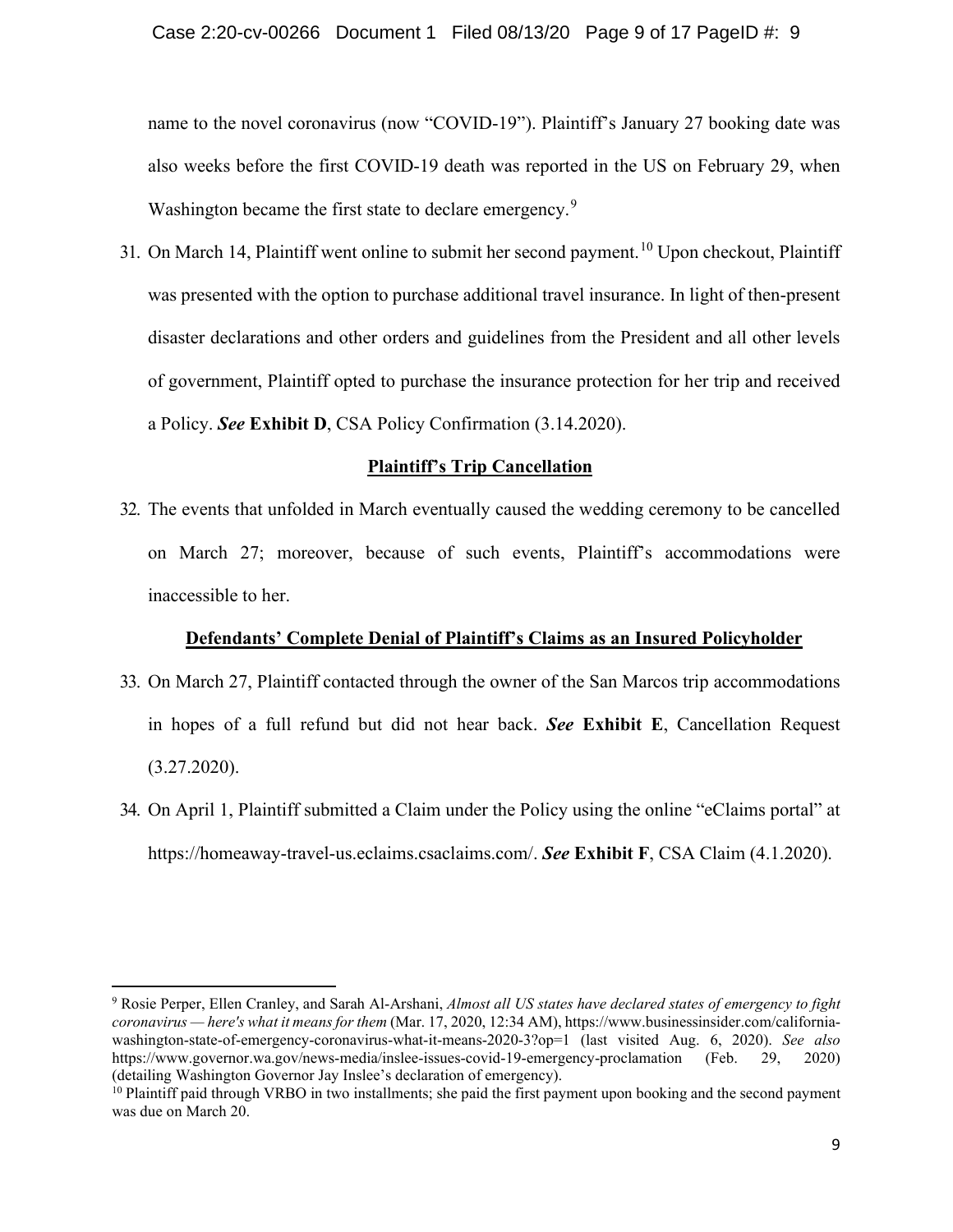- 35. On May 19, Plaintiff received a denial letter by email, which stated that the reason for denial was because "the cause of [Plaintiff's] loss is not due to an event that is covered by the plan [she] purchased." *See* **Exhibit G**, Denial Email (3.19.2020).
- 36. Defendants have denied Plaintiff's Claim, refusing to cover her losses due to her trip cancellation despite the fact that that the cause of her cancellation is a "covered event" under

Defendants' Policy.

- 37. The Policy provides coverage for Trip Cancellation, among other events.
- 38. The Trip Cancellation Benefit Rider states:

Benefits will be paid, up to the amount in the Schedule, for the forfeited, prepaid, nonrefundable, non-refunded and unused published Payments that you paid for your Trip, if you are prevented from taking your Trip due to one of the following unforeseeable Covered Events that occur before departure on your Trip to you or your Traveling Companion, while your coverage is in effect under this Policy.

# **"Covered Events" Under the Policy**

# *Inaccessible Accommodation Coverage*

39. The Policy's lists the following item (hereinafter "Inaccessible Accommodations

Coverage") under "Covered Events:"

Your Accommodations at your destination made inaccessible due to fire, flood, volcano, earthquake, hurricane or other natural disaster. We will only pay benefits for losses occurring within 15 calendar days after the event renders the destination inaccessible. For the purpose of this coverage, inaccessible means your Accommodations can not be reached by your original mode of transportation. Benefits are not payable if the event occur or if a hurricane is named prior to or on your Trip Cancellation Coverage Effective Date. $11$ 

40. Due to the COVID-19 pandemic, the President of the United States officially approved

declarations of disaster for Texas, Plaintiff's domicile and trip destination. The President also,

in declaring the pandemic a "national emergency," invoked the Robert T. Stafford Disaster

<span id="page-9-0"></span> $11$  Policy, p. 16.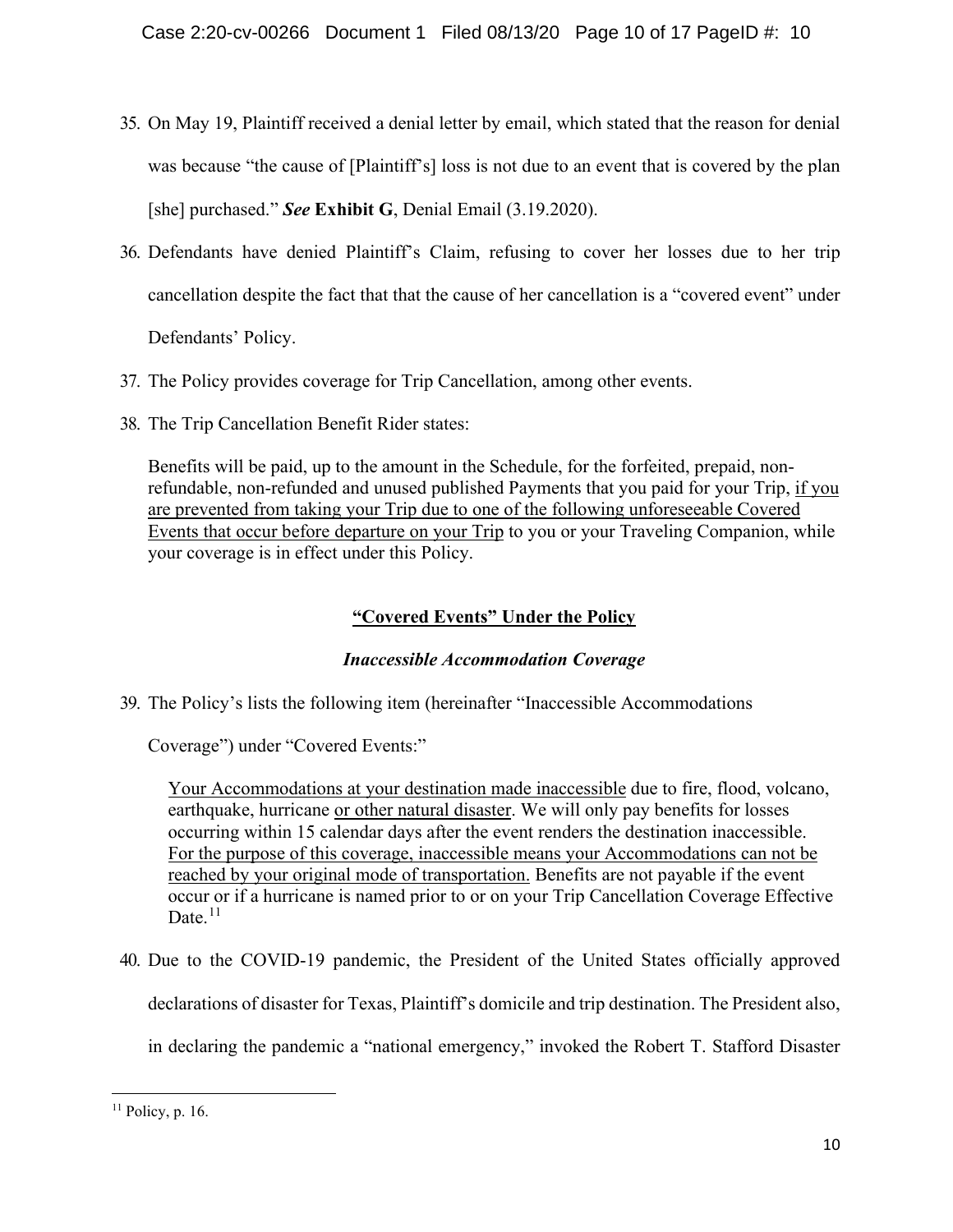Relief and Emergency Assistance Act, 42 U.S.C. § 5121 *et seq.*, which is the statutory authority for most federal disaster response activities. The President's Disaster Relief Fund, managed by FEMA, is used to fund various "disaster assistance programs."

# *Quarantine Coverage*

41. Further, the Policy's "Covered Events" specifically provide for coverage in the event of "Being hijacked or Quarantined," and "Quarantine" *is* a Defined Term set forth in the Policy and stated specifically as follows: "QUARANTINE means the enforced isolation of your or your Traveling Companion, for the purpose of preventing the spread of illness, disease or pests."

# **Generali's Blanket Denial of All Claims Filed as a Result of COVID-19 Effects**

*42.* Generali, in "A Message to [their] Customers About Coronavirus," stated:

As of January 29, 2020, the Coronavirus (COVID-19) outbreak was considered a foreseeable event. Consequently, any event(s) related to COVID-19 for all new travel policies purchased on or after January 29,  $2020^{12}$  $2020^{12}$  $2020^{12}$  may thereby be excluded in accordance with the terms and conditions of the Policy. In addition, there will be no coverage for COVID-19 related losses occurring on or after March 11, 2020, the date COVID-19 was formally declared a pandemic by the World Health Organization. Please note, our plans will not cover fear of travel. Customers are strongly encouraged to read their Description of Coverage or Insurance Policy (https://www.qeneralitravelinsurance.com/retrievepolicy.html) for details regarding their available coverage.

*See* **Exhibit H,** Generali COVID-19 Notice.

43. Despite unambiguous language in the policy, which is a fully integrated insurance agreement,

Defendants breached the policy by failing to indemnify Plaintiff for the losses she incurred as

a result of the forced cancellation of her travel plans due to a covered event.

<span id="page-10-0"></span><sup>&</sup>lt;sup>12</sup> While this condition is inapplicable to Plaintiff because she purchased her Policy in 2019, it does apply to potentially thousands of Class Members who will be subject to the condition due to their date of Policy purchase.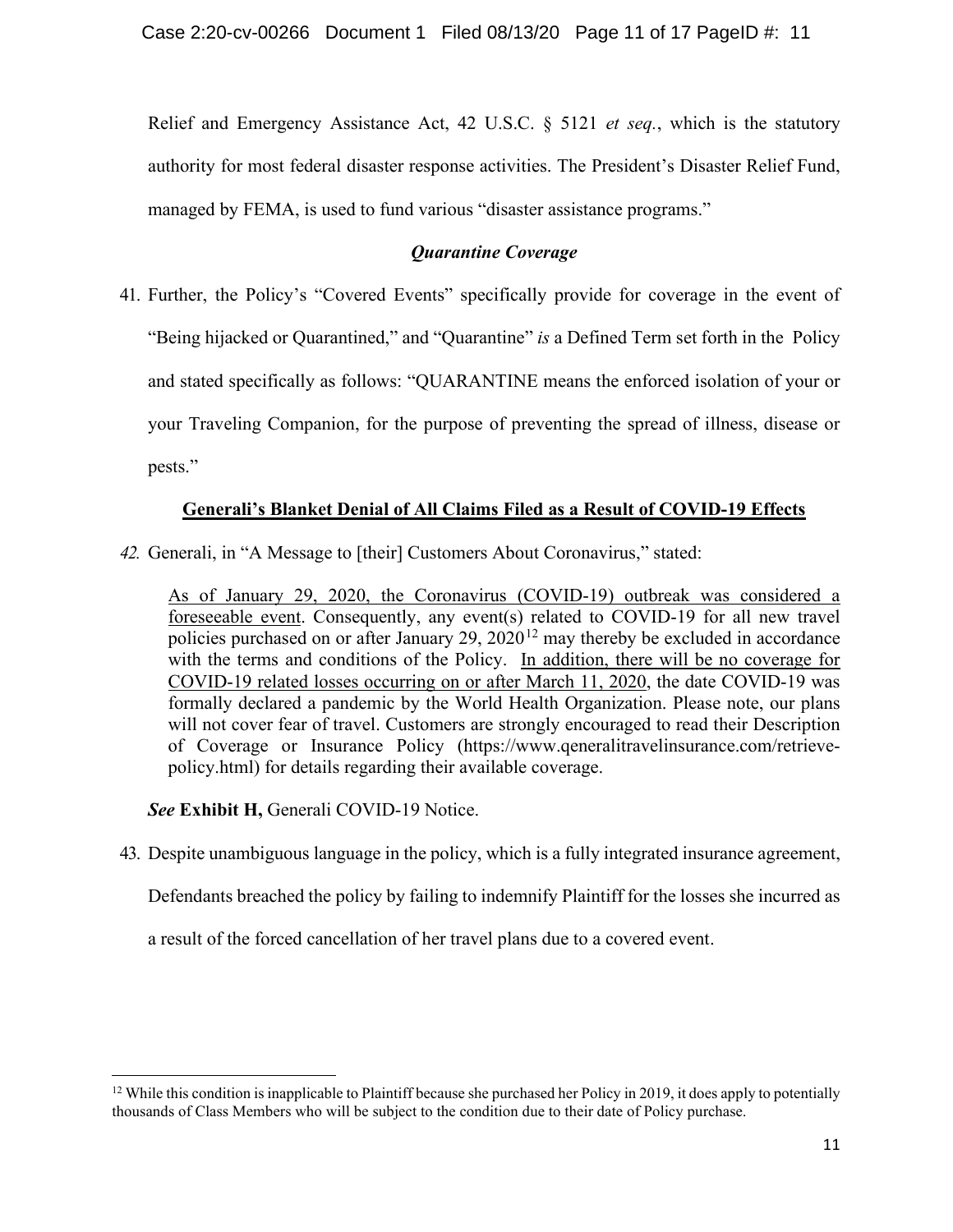#### **V. CLASS ALLEGATIONS**

- 44. Pursuant Federal Rules of Civil Procedure 23(a), 23(b)(1), 23(b)(2), 23(b)(3) and/or 23(c)(4), Plaintiff brings this action on behalf of herself and all others similarly situated, and seeks to represent the following class:
- 45. All persons located within the United States that purchased Generali insurance plans accompanied by the Policy and were prevented from taking a trip as a result of a covered event during the COVID-19 pandemic who have incurred out of pocket Trip Cancellation expenses.
- 46. Excluded from the class are Defendants, any entities in which Defendants have a controlling interest, any of the officers, directors, or employees of the Defendants, the legal representatives, heirs, successors, and assigns of the Defendants, anyone employed with Plaintiff's counsels' firms, any Judge to whom this case is assigned, and his or her immediate family.
- 47. **Numerosity.** The Class is so numerous that joinder of all members is impracticable. Due to the nature of the insurance involved, the members of the Class are geographically dispersed throughout the United States. While the exact number of Class members is information not readily available at this time, as only Generali possesses the data to determine a numerical figure to indicate the Policies sold throughout the US that have resulted in myriad claims Generali has received from consumers who would qualify as Class Members for purposes of this action, Plaintiff has reasonable belief that there are thousands of potential members in the Class. Generali states on its website that it has a presence in 50 countries in the world and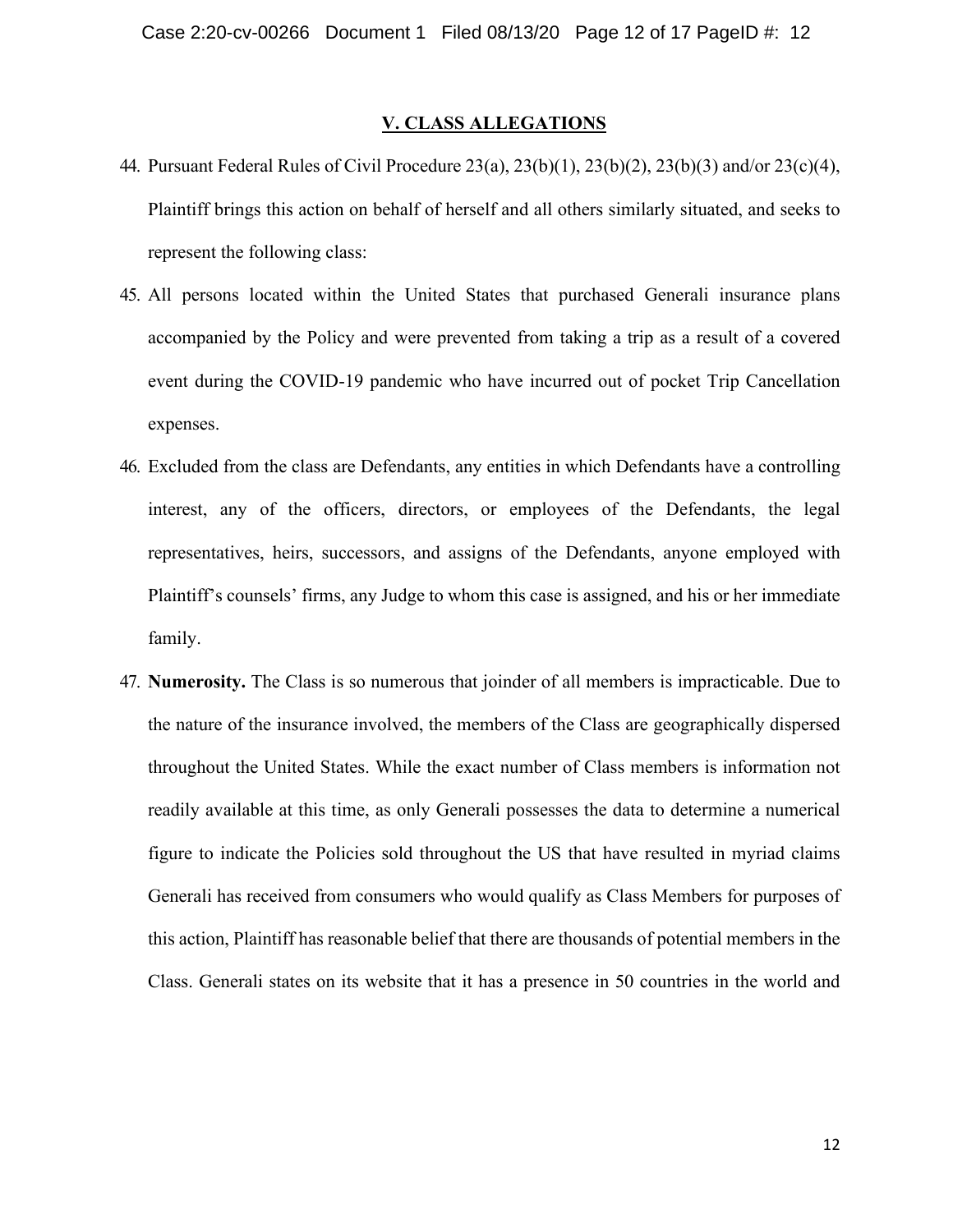earned a total premium income in excess of  $\epsilon$  69.7 billion (approximately \$80 billion) in 2019, serving 61 million customers worldwide. $13$ 

- 48. **Typicality.** Plaintiffs' claims are typical of the claims of the other members of the Class she seeks to represent because Plaintiff and all Class members purchased identical coverage from Generali containing identical language regarding Trip Cancellation and Covered Events, and all Class members have been improperly denied coverage.
- 49. **Adequacy.** Plaintiff has retained counsel experienced in complex class action and insurance litigation. Plaintiff has no interests which are adverse to or in conflict with other members of the Class. Plaintiff will fully and adequately protect the interests of all members of the Class.
- 50. **Commonality.** The questions of law and fact common to the members of the Class predominate over any questions that may affect only individual members, namely: whether the events caused by the emergence of the COVID-19 pandemic constitute Covered Events under the Policy; whether the effects of any stay-at-home directives, "stop the spread" initiatives, or any other national health or safety warnings issued as a result of the COVID-19 pandemic that precluded Class Members from embarking upon or completing trips for which they purchased Policy coverage, trigger Covered Events under the Policy's terms; and whether the Policy requires Generali to reimburse Policy holders for expenses incurred as a result of trip cancellation due to events caused by the COVID-19 pandemic national disaster.
- 51. **Superiority.** A class action is superior to other available methods for the fair and efficient adjudication of this controversy since joinder of all Class members is impracticable. The prosecution of separate actions by individual members of the Class would impose heavy burdens upon the courts and would create a risk of inconsistent or varying adjudications of

<span id="page-12-0"></span><sup>13</sup> https://www.generali.com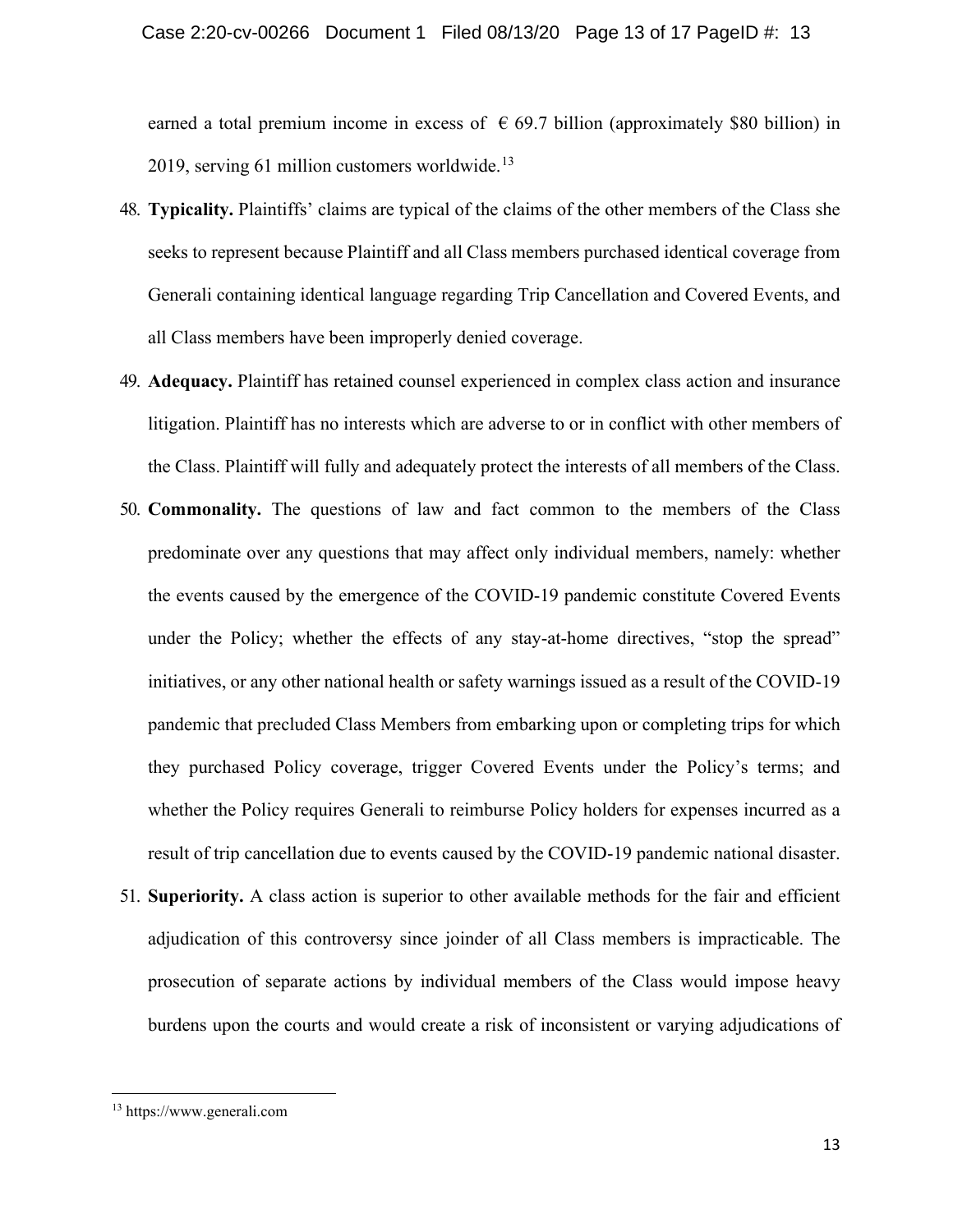the questions of law and fact common to the Class. A class action, on the other hand, would achieve substantial economies of time, effort, and expense, and would assure uniformity of decision with respect to persons similarly situated without sacrificing procedural fairness or bringing about other undesirable results.

52. The interest of the members of the Class in individually controlling the prosecution of separate actions is theoretical rather than practical. The Class is cohesive, and prosecution of the action through representatives would be unobjectionable. The damages suffered by the Class are uniform and generally formulaic, and the expense and burden of individual litigation could preclude them form fair redressal of the wrongs done to them. Plaintiff anticipates no difficulty in the management of this action as a class action.

### **COUNT I: BREACH OF CONTRACT**

- 53. The preceding paragraphs are incorporated by reference as if fully alleged herein.
- 54. Plaintiff and the class purchased insurance from Defendant and were thereupon issued the Policy.
- 55. The Policy is a valid and enforceable contract between Generali and all policyholders, including Plaintiff and class members.
- 56. Plaintiff and the class members substantially performed their obligations under the terms of the Policy and Class Policies.
- 57. Plaintiff and the class members suffered losses from events that should be reimbursed as results of Covered Events under the Policy.
- 58. Defendants have failed to compensated Plaintiff and class members for their respective losses as required by the Policy.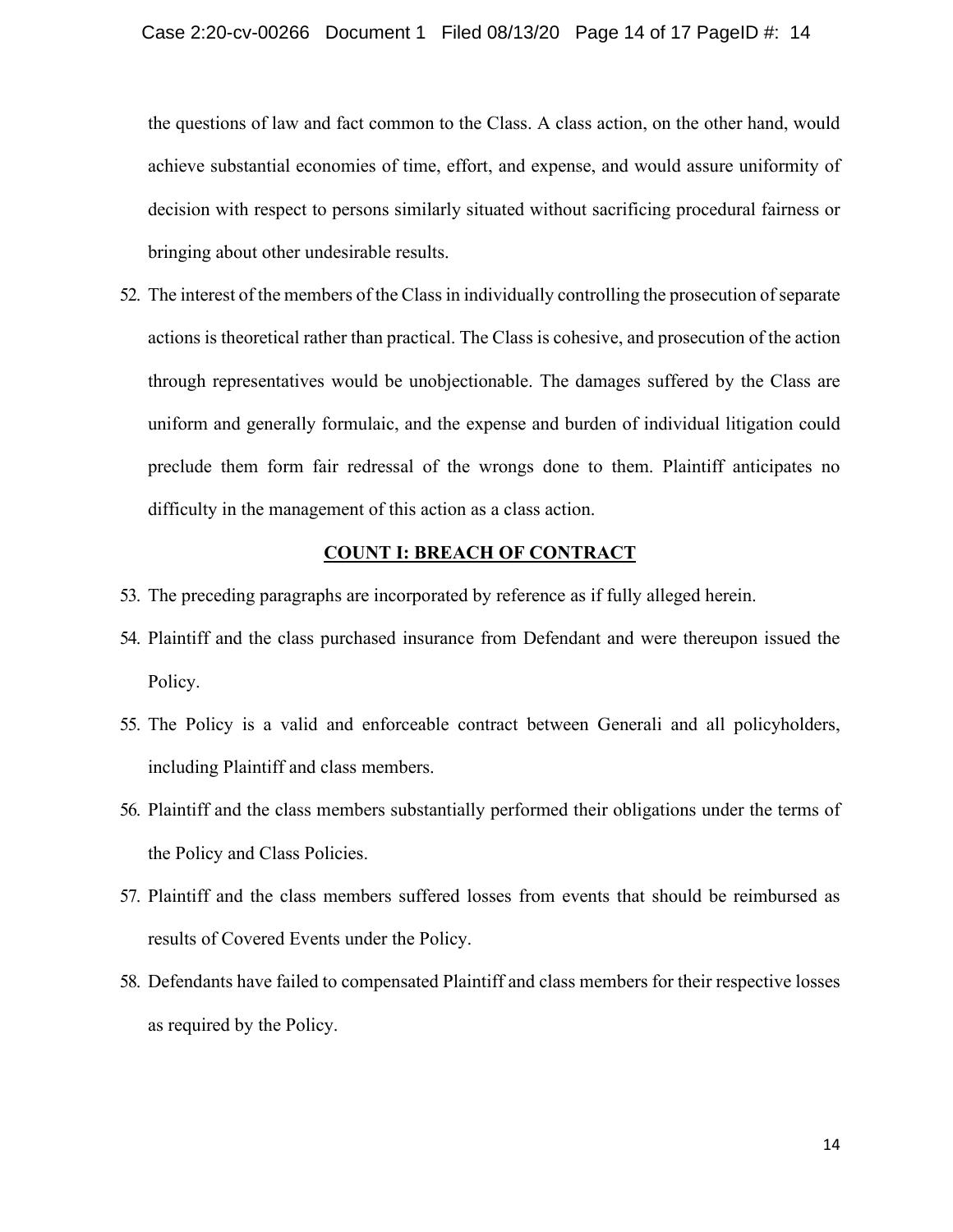59. As a direct and proximate result of Defendant's breaches, Plaintiff and the class have sustained damages that are continuing in nature in an amount to be determined at trial.

### **COUNT II: DECLARATORY AND INJUNCTIVE RELIEF**

- 60. The preceding paragraphs are incorporated by reference as if fully alleged herein.
- 61. An actual controversy has arisen and now exists between Plaintiff and the class, on the one hand, and Defendant, on the other, concerning the respective rights and duties of the parties under the Policy.
- 62. Plaintiff contends that Generali has breached the Policy by failing to timely pay Class Members for their respective losses for covered damages.
- 63. Plaintiff, therefore, seeks a declaration of the parties' respective rights and duties under the Policy and requests the Court to declare Generali's conduct unlawful and in material breach of the Policy so as to avoid future controversies that would allow for continual injustices such as the one at issue here, where huge insurance companies take advantage of masses of consumers.
- 64. Pursuant to a declaration of the parties' respective rights and duties under the Policy and Class Policies, Plaintiff further seeks an injunction enjoining Defendant (1) from continuing to engage in conduct in breach of the Policy; and (2) ordering Defendant to comply with the terms of the Policy, including payment of all amounts due to each respective class member under the stated Policy coverages that were extended to them upon purchase.

### **PRAYER FOR RELIEF**

WHEREFORE, Plaintiff, individually and on behalf of all others similarly situated, requests relief and judgment against Defendant as follows: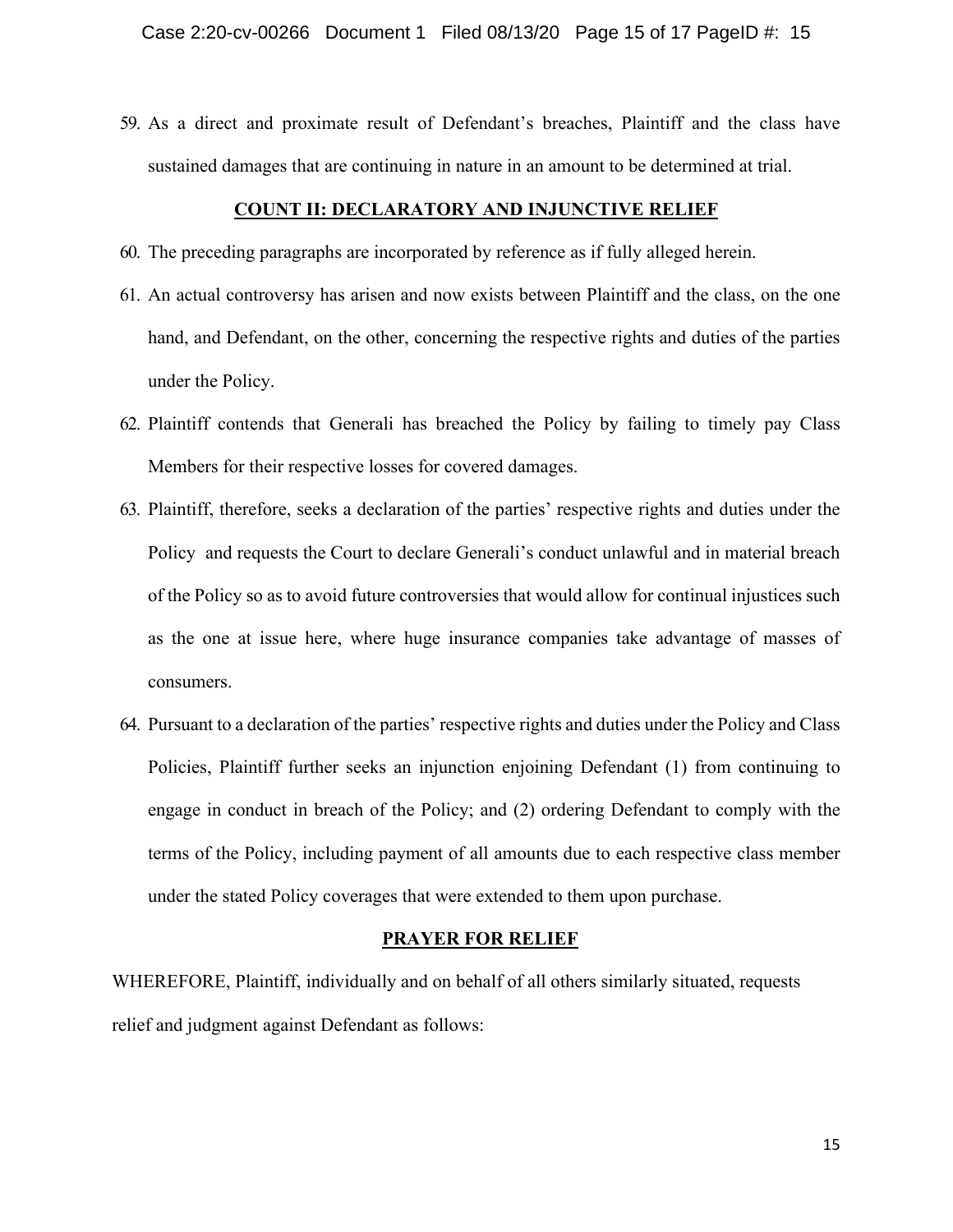- (a) That the Court enter an order certifying the class, appointing Plaintiff as a representative of the class, appointing Plaintiff's counsel as class counsel, and directing that reasonable notice of this action, as provided by Federal Rule of Civil Procedure  $23(c)(2)$ , be given to the class;
- (b) For a judgment against Defendant for the causes of action alleged against it;
- (c) For compensatory damages in an amount to be proven at trial;
- (d) For a declaration that Defendant's conduct as alleged herein is unlawful and in material breach of the Policy and Class Policies;
- (e) For appropriate injunctive relief, enjoining Defendant from continuing to engage in conduct related to the breach of the Policies;
- (f) For pre-judgment and post-judgment interest at the maximum rate permitted by law;
- (g) For Plaintiff's attorneys' fees;
- (h) For Plaintiff's costs incurred; and
- (i) For such other relief in law or equity as the Court deems just and proper.

### **DEMAND FOR JURY TRIAL**

Plaintiff hereby demands a trial by jury on all issues so triable.

August 13, 2020 Respectfully submitted,

### BURNETT LAW FIRM

/s/ Riley L. Burnett Jr. Riley L. Burnett, Jr. Texas Bar No. 3428900 Karen H. Beyea-Schroeder Texas Bar No. 24054324 3737 Buffalo Speedway, 18th Floor Houston, Texas 77089 Karen.schroeder@rburnettlaw.com Telephone: (832) 413-4410